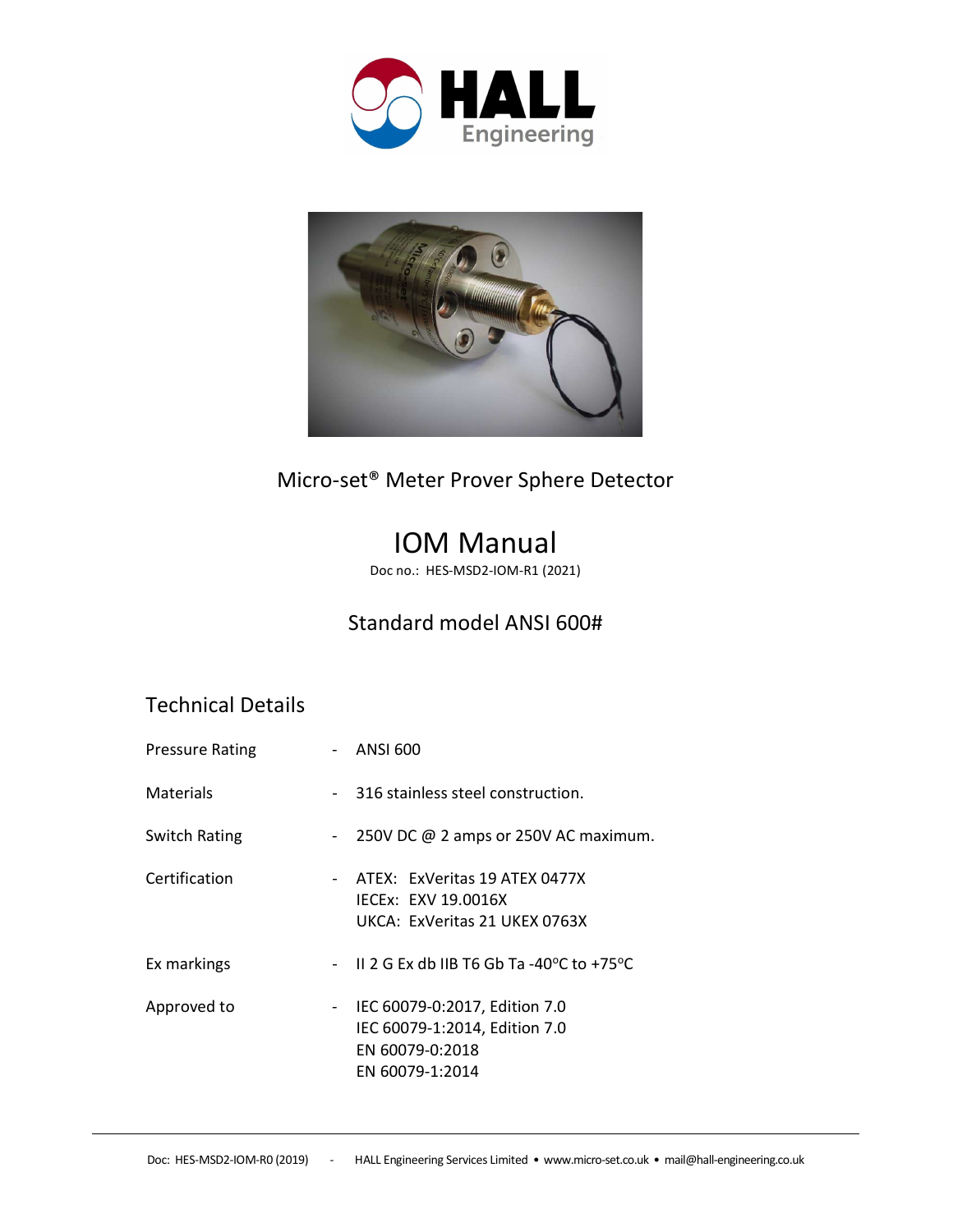

#### Fitting Instructions

#### If the detector is a replacement then set on site setting jig and go straight to point 4.

- 1. Drill a 20mm hole in the prover pipe, unless the pipe wall is greater than 9.55mm thick, in which case a 32mm hole is required.
- 2. Ensure that no burrs protrude into the pipe and remove the sharp edge of the hole on the inside of the pipe. A 3mm radius is recommended.
- 3. Mount detector boss (1) (without the Micro-set) on the pipe and weld in position (1mm min. to 1.5mm max. weld gap), preferably using a mandrel to ensure concentric alignment of the boss bore with the drilled hole. The lower surface of the boss has a radius to match the pipe O/D – ensure this radius lays over the pipe in the correct orientation. Ensure minimum of weld protrusion into the bore of the boss to ensure the weld root does not prevent the detector mounting fully into the boss - the detector body must lower and mate flush with the top surface of the boss.

#### IMPORTANT

Maintaining the correct weld gap, and concentricity of pipe hole to the boss bore, IS CRITICAL TO OPERATION OF THE MICRO-SET DETECTOR.

The Micro-set detector is an instrument and can be damaged by severe shock.

- 4. Fix Micro-set assembly to the boss using the 4 off M8 x 65mm screws (14). Ensure mating surfaces and internal bore of boss are clean and 'O' ring (2) is undamaged.
- 5. Fit bottom lock nut & washer (13).
- 6. Screw the junction box over the M25 top thread, taking care not to damage the insulation on the reed switch wires, and is possible fit top lock nut and washer to the thread of the Microset that protrudes inside the junction box.
- 7. Position junction box in required orientation and tighten top lock nut & washer (13).
- 8. Connect wires from reed switch into junction box terminal block.
- 9. Connect external wiring into junction box terminal block.
- 10. Close and seal enclosure in accordance with the relevant standard and the manufacturer's instructions.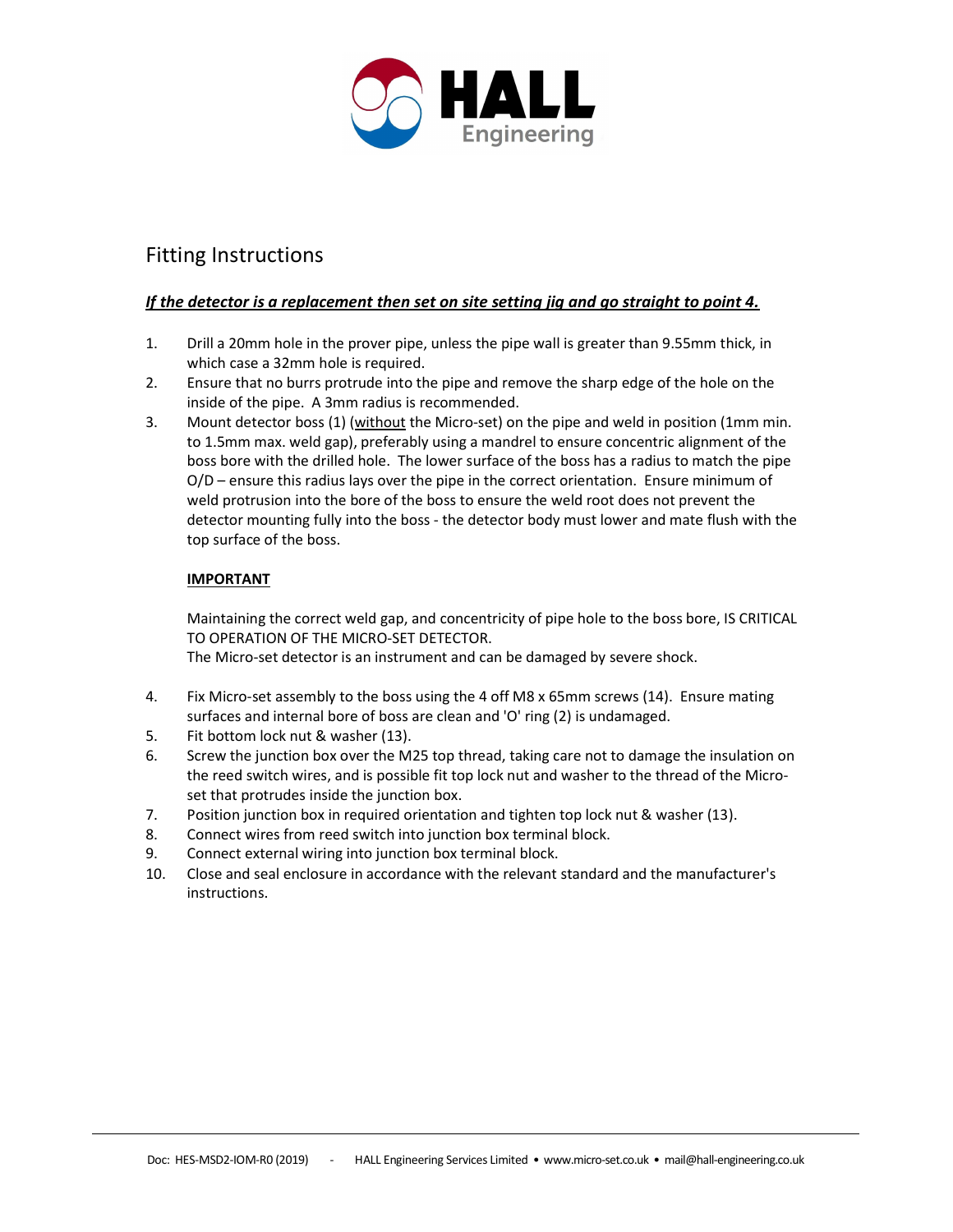

#### Switch Replacement

The Micro-set is factory set on a standard setting fixture, and so is fully interchangeable with any previously installed standard design Micro-set without re-setting.

New Micro-set detectors do not require setting prior to installation, whether installed onto a new prover loop or if the unit is replacing an existing detector.

Re-setting should therefore only be necessary if the internal reed assembly is being changed out – a long term maintenance precaution.

#### Switch Resetting

When the internal reed assembly is being changed out, it is essential that the reed is set at the correct point within the detector housing. To ensure this is achieved these instructions must be followed implicitly and the setting undertaken under clean conditions.

- 1. Remove signal power from the detector switch and isolate.
- 2. Obtain relevant site approvals to open the junction box.
- 3. Open the junction box, disconnect the external connections and with-draw cable. Take care not to damage the insulation.
- 4. Disconnect detector reed switch wires from the terminal block.
- 5. Loosen top lock nut (13), unscrew junction box from the detector body and remove bottom lock nut (13). Take care not to damage the insulation on the reed switch wires.
- 6. Unscrew the 4 off M8 x 65mm screws (14) retaining the Micro-set to the pipeline boss (1). This must only be done when prover is de-pressurised and drained.
- 7. Remove Micro-set assembly to instrument workshop.
- 8. If a new reed switch is required loosen reed lock nut (4) and remove reed switch assembly (3).
- 9. Place Micro-set onto setting fixture. Ensure that mating surfaces are clean. The plunger depth is automatically set when the metal surfaces mate.
- 10. Put reed lock nut (4) on the new reed switch assembly (3) and screw into Micro-set top housing (5).
- 11. If a special purpose illuminated screwdriver assembly is available mount on the reed switch assembly (3) passing the wires through the centre. Secure the wires to the screwdriver terminals. (The integral lamp illuminates when the reed switch contacts are made).
- 12. Screw the reed switch assembly (3) down until the lamp illuminates. Mark the point of contact with a pencil against the detector body.
- 13. Unscrew 2 or 3 turns to check the hysteresis. The lamp will extinguish thus displaying hysteresis.
- 14. Steadily screw in the reed assembly to the point where the lamp illuminates. The pencil mark acts as a guide to position. Do not contra-rotate the assembly until the lamp extinguishes and screw down again.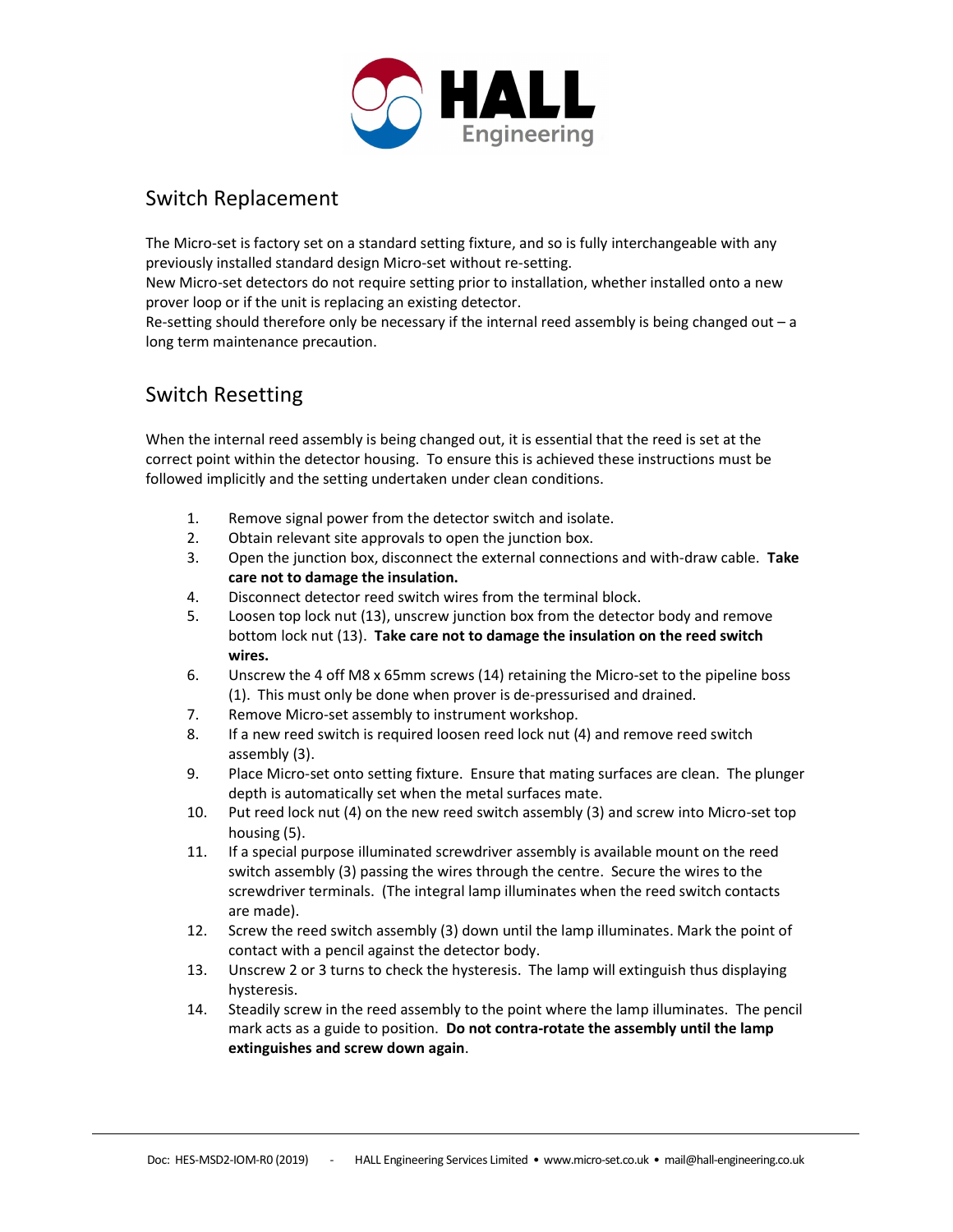

- 15. Tighten reed lock nut (4) in position to prevent movement of the reed switch assembly (3). Lamp may extinguish.
- 16. The Micro-set switch assembly may be reset using an ordinary screwdriver and continuity meter if required. In this event items 12 to 15 should be followed.
- 17. Check 'O' ring (2) is undamaged. Replace if necessary.
- 18. Fit to pipeline by following Fitting Instructions within this manual.

#### Leaking Detector

If leakage is observed from the base of the Micro-set between the bottom housing (6) and the pipeline boss (1), the Micro-set must be removed from the pipeline in accordance with Switch Replacement Instructions, points 1 to 6 inclusive and the 'O' ring (2) should be replaced. Follow fitting instructions points 4 to 10 inclusive.

If leakage is observed between the top housing (5) and the bottom housing (6) then the Micro-set must be removed from the pipeline in accordance with Switch Replacement Instructions, points 1 to 7 inclusive.

- 1. Unscrew remaining 2 nos. M8 x 25mm socket head screws (7) and with-draw top housing (5)
- 2. Check 'O' ring (8) and replace if damaged.
- 3. Ensure surfaces are clean, lightly grease 'O' ring (8) and replace top housing (5).
- 4. Replace and screw up the 2 off 25mm socket head screws (7).
- 5. Replace in pipeline following the Switch Replacement Instructions, points 17 and 18.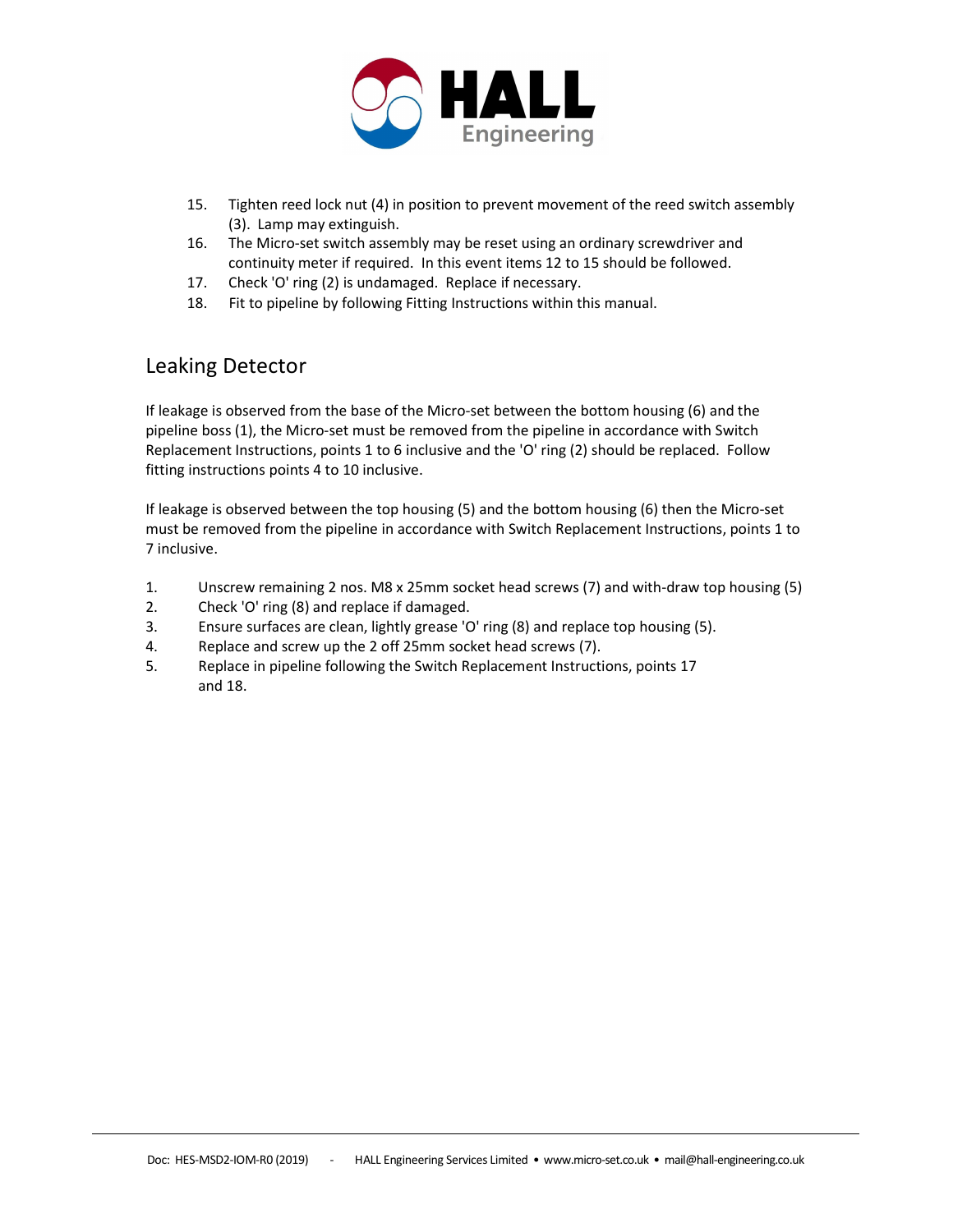

#### Hazardous Area Use

The Micro-set detector has been designed such that it will not give rise to physical injury when handled properly, nor does it produce excessive surface temperature or emit infra-red, electromagnetic or ionising radiation.

Before starting installation work ensure that the power connections are isolated and precautions are taken to prevent power being restored whilst work is taking place. Hazardous area installations forbid the use of tools or equipment that could produce an explosion hazard by causing a spark or imposing excessive mechanical stress. In addition, the Micro-set must not be subjected to thermal or mechanical stresses in service or be placed where there is a risk of attack by aggressive substances.

No repair should be attempted to existing Micro-set components - faulty assemblies should be replaced by an equivalent unit.

Other conditions apply to Micro-sets installed in a hazardous area. The equipment must only be installed in hazardous areas classified appropriate to the method of protection.

Micro-sets are marked for use in hazardous areas as required by the ATEX Directive & IECEx, the equipment marking includes the following information:

| <b>Switch Rating</b> |                | $-250V$ DC @ 2 amps or 250V AC maximum.                                                              |
|----------------------|----------------|------------------------------------------------------------------------------------------------------|
| Certification        |                | ATEX: ExVeritas 19 ATEX 0477X<br>IFCFx: FXV 19.0016X<br>UKCA: ExVeritas 21 UKEX 0763X                |
| Ex markings          |                | $-$ 11 2 G Ex db IIB T6 Gb Ta -40°C to +75°C                                                         |
| Approved to          | $\blacksquare$ | IEC 60079-0:2017, Edition 7.0<br>IEC 60079-1:2014, Edition 7.0<br>EN 60079-0:2018<br>EN 60079-1:2014 |

#### Specific Conditions of Use:

- The sensor must be fitted with a suitably approved earthed metallic Ex db IIB Gb rated flameproof enclosure to facilitate connection of the sensor flying leads
- Under the scope of the approval the hazardous area approvals the equipment has been subject to overpressure testing at a test pressure of 30 barg.
- No repairs are permitted to the M25 threaded flameproof joint (external thread).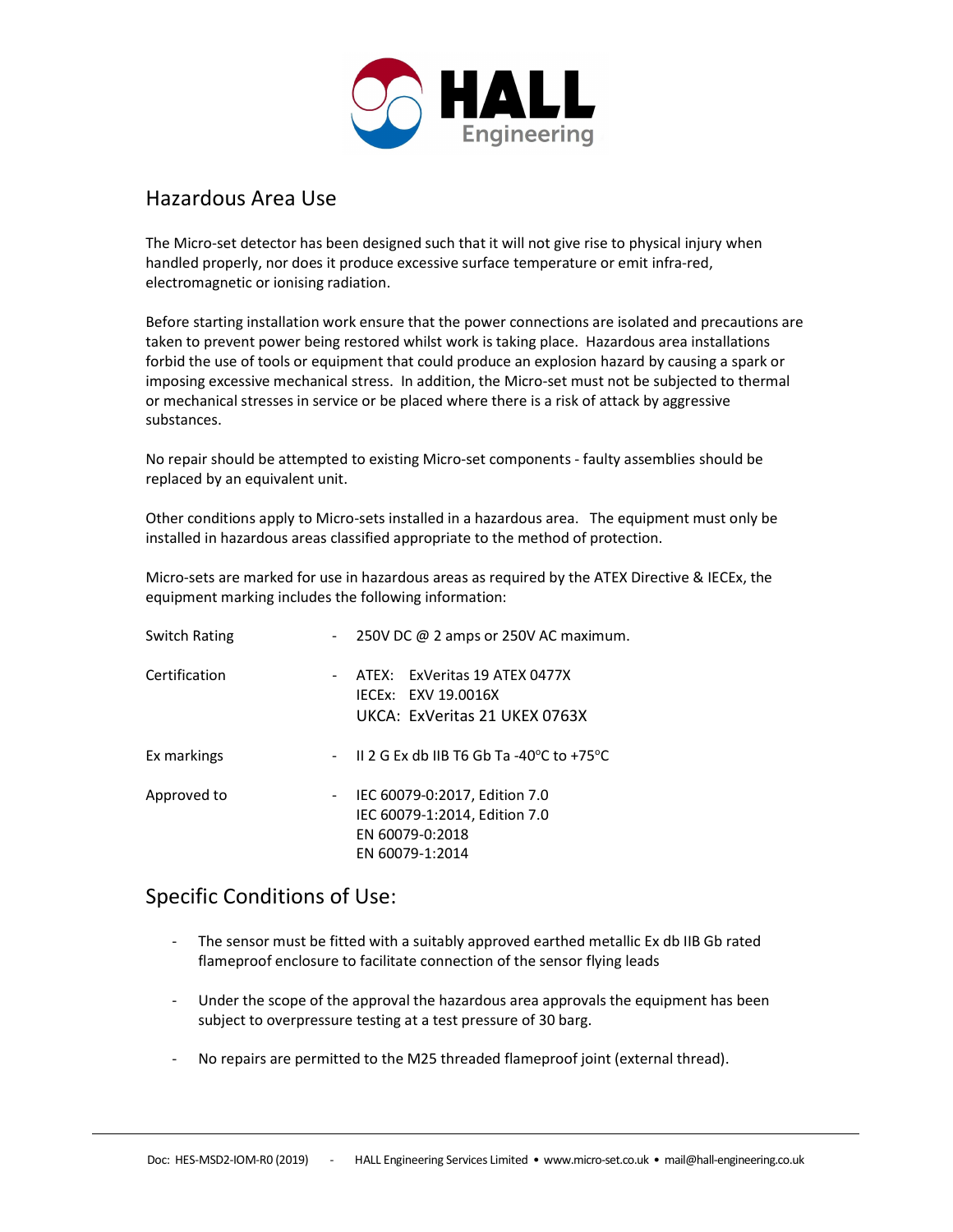

Parts List (Including all wearing, non-wearing and consumable items).

| <b>Item</b>    | <b>Component</b>                                    | No. per<br>detector | Material                  | Reference<br>number |
|----------------|-----------------------------------------------------|---------------------|---------------------------|---------------------|
| 1              | Pipe Boss                                           | 1                   | CS / SS                   | <b>Boss</b>         |
| $\overline{2}$ | 'O' Ring                                            | 1                   | Viton                     | PL1193.9            |
| 3              | <b>Reed Switch Assembly</b>                         | 1                   | <b>Brass</b>              | PL1193.11.12.18     |
| 4              | Reed lock nut                                       | 1                   | <b>Brass</b>              | PL1193.10           |
| 5.             | Top Housing and Label                               |                     | 316 st.st                 | PL1193.41 & 3A      |
| 6              | Bottom Housing and Label                            | 1                   | 316 st.st                 | PL1193.8 & 8A       |
| 7              | M8 x 25mm Socket Screws                             | $\mathfrak z$       | 316 st.st                 | PL1193.5            |
| 8              | 'O' Ring                                            | 1                   | Viton                     | PL1193.13           |
| 9              | Spring                                              | 1                   | 302 st.st                 | PL1193.7            |
| 10             | Plunger washer                                      |                     | <b>PEEK</b>               | PL1193.15           |
| 11             | Plunger                                             | 1                   | 316 st.st                 | PL1193.42           |
| 12             | Junction box                                        | 1                   | Aluminium alloy           | Alu. Exd JB         |
| 13             | Top & bottom lock nuts/ washers for<br>junction box | $\mathfrak{p}$      | Brass / fibre or<br>nylon |                     |
| 14             | M8 x 65mm Socket Screws                             | 4                   | 316 st.st                 | PL1193.6A           |

The items in this parts list refer to the Micro-set Detector arrangement drawing below.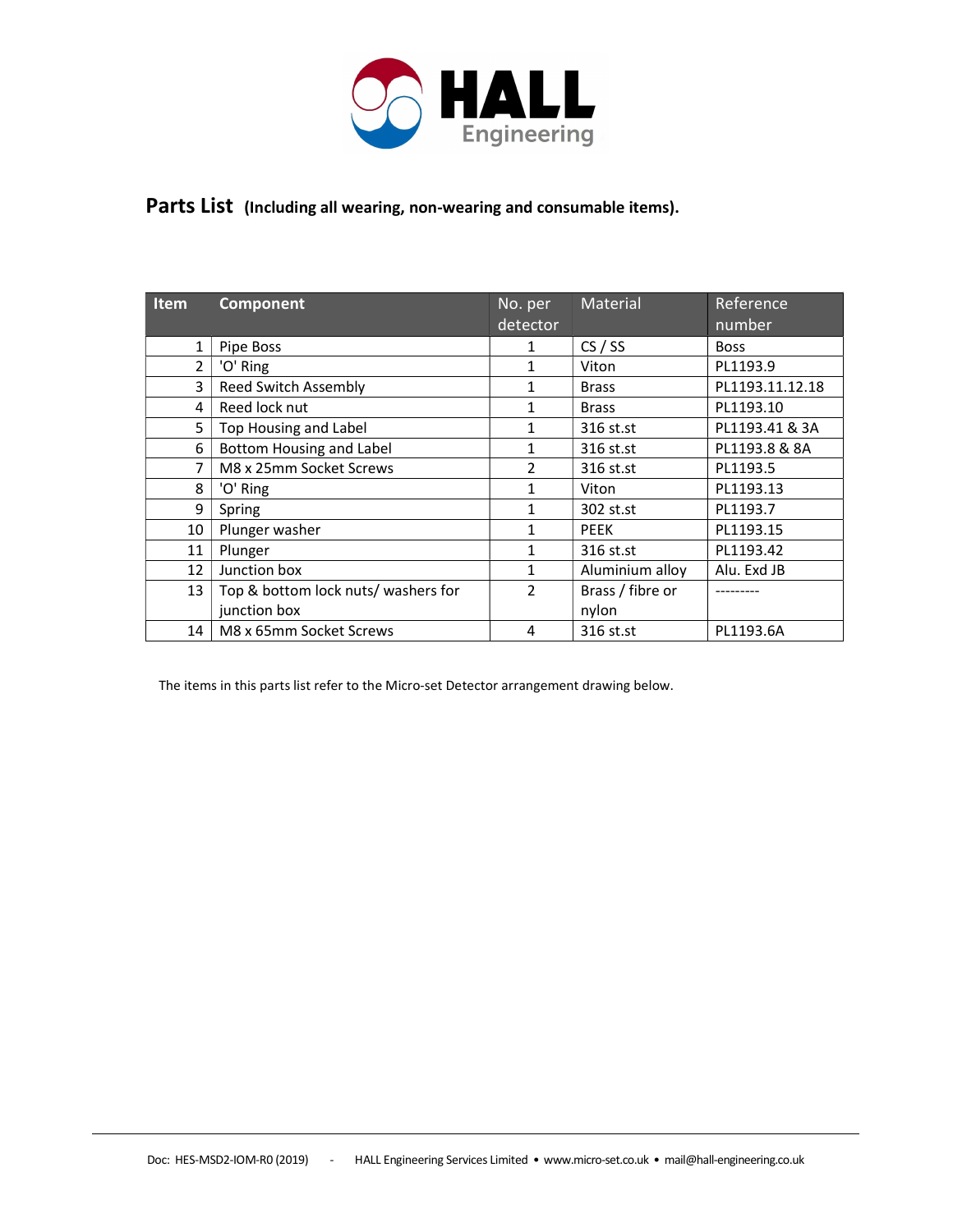